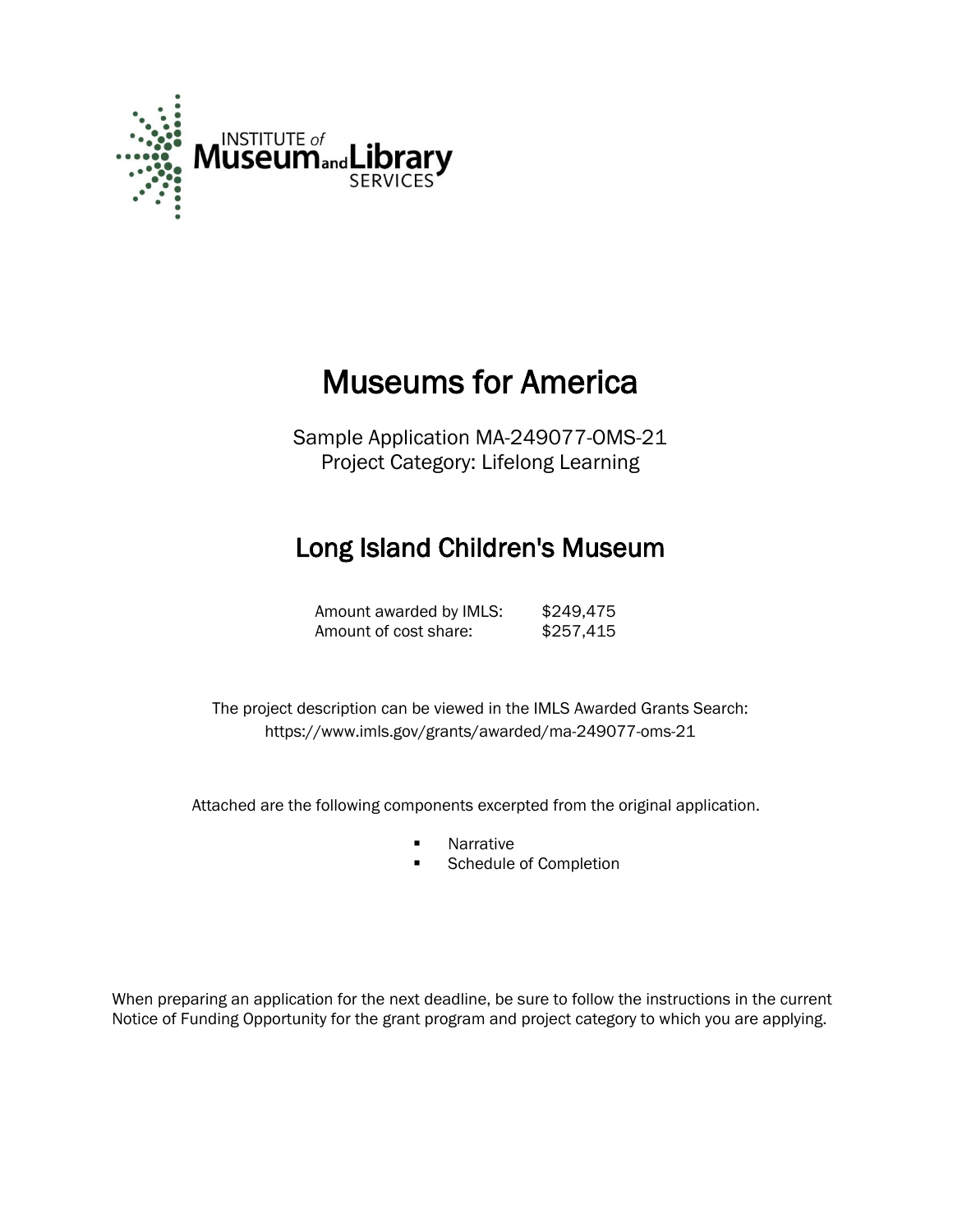# **Saltwater Stories: The Sea & Me – Phase 2, Design & Educational Resource Development**

### **Project Justification**

#### Project Overview

The **Long Island Children's Museum** (LICM) in Nassau County, NY, requests \$249,475 from IMLS' *Museums for America* program for the **second phase** of the development of a **new permanent exhibition** entitled: **Saltwater Stories: The Sea & Me***.* The *Saltwater Stories* exhibition will engage family and school audiences in an exploration of the local maritime traditions that have shaped the historical, cultural and economic development of Long Island. A *Museums for America* grant received in 2019 enabled LICM to bring advisors and consultants together with staff to begin exploring how **Saltwater Stories** could tell a larger story about the people and communities over time who have relied on the sea for their livelihood.<sup>1</sup> To date, the project team has conducted research and evaluation to develop an interpretive framework, concept bubble diagram and concept document.

#### Brief History of the Project

*Saltwater Stories* first began in 2009 as weekend-long programs at LICM. A large, maritime-themed space featured local women and men whose livelihoods were tied to fishing and the bay, examples of both historical & contemporary fishing equipment and tools, photographs, live sea creatures and smoked fish for visitors to eat. In 2011, with support from Humanities New York and the New York State Council on the Arts, the program was expanded to encompass three weekends in January – each with a different theme (History of the Bay House, Native American Whaling Traditions & Historic Maritime Artifacts). These immersive events were enthusiastically received by the public and community collaborators.



Over time, LICM developed critical relationships with advisors, tradition bearers and related organizations around



this subject matter. This group grew to include *new* advisors with complementary areas of expertise for the 2019 grant. For Phase 2, LICM will continue working with this group by clustering them into contentspecific "pods" and adding community as well as educator advisors. Key activities for the Phase 2 grant period include: site visits to other institutions, design development and final design of the exhibition,

research and development of educational programs and resources, meetings with content and community advisors, evaluation, the creation of educational content for LICM's website, a preliminary marketing strategy and the drafting of CAD drawings for fabrication.<sup>2</sup>

#### Community Interest & Need

Program evaluation findings showed that intergenerational groups were engaged with and exceptionally interested in the subject matter. One reason the *Saltwater Stories* programs were successful was because visitors had the opportunity to interact directly with the fishermen/women, baymen/women & other tradition

bearers who shared their stories, thus the name *Saltwater Stories*. As part of the experience, LICM staff learned that

<sup>&</sup>lt;sup>1</sup> LICM received an IMLS MFA grant in 2019 to support Phase 1 of the exhibition development process. At the time of this submission, the project team is completing the second year of this grant.

<sup>&</sup>lt;sup>2</sup> At the conclusion of Phase 2, LICM will be ready to issue RFPs to fabricators.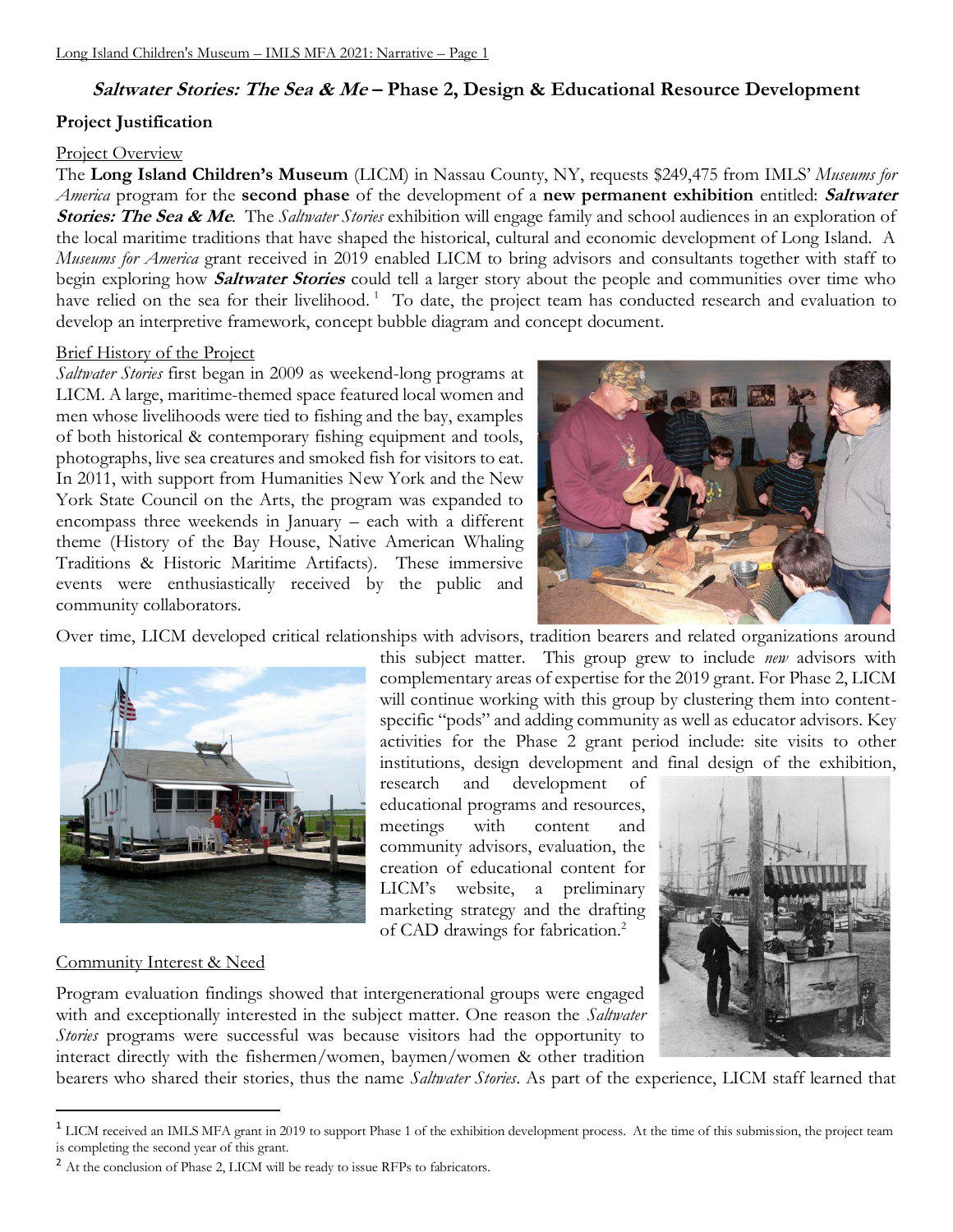many of these traditions, including knowledge about how & where to fish, how to clam, how to read the "signals" of flora and fauna and the fundamental ebb and flow of the seasons were being lost and not passed down from generation to generation as they once had been. LICM staff also found that there was a need for the *Saltwater Stories* programs



for Long Island residents originally from coastal communities in Mexico and Central America. Several of these families shared with staff their joy and relief at finding fishing communities on the shores of Long Island where they could easily integrate themselves and begin working in an environment that was both familiar and comfortable. In addition, LICM staff noted that the adult visitors responded positively to nostalgic recollections of fishing as children.

After participating in *Saltwater Stories* programs, visitors frequently said they would initiate fishing trips with their children/grandchildren. Due to the strong appeal of the subject matter for family visitors to the Museum and its natural alignment with Long Island history and New York State Social Studies Learning Standards, LICM decided to pursue the idea of transforming the successful - but temporary - programming into a new permanent exhibition. The working title of **Saltwater Stories: The Sea & Me** encompasses maritime stories, the relationships people have had with the sea for centuries and the responsibility we *all* have for keeping

the sea healthy. The new exhibition will be a distinctive offering for Long Island's families as there are no other permanent, interactive exhibitions designed for family audiences that are similar in scope to *Saltwater Stories*.

#### Summary of IMLS MFA 2019 Year 1 Activities (Oct. 2019 – Sept. 2020)

The first year of the current IMLS grant supporting Phase 1 of the exhibition development process has focused on research, concept development and evaluation. Grant tasks have proceeded unimpeded during this time. Following one on-site meeting at the Museum in December 2019 between staff, advisors and consultants, subsequent meetings have occurred virtually, and the development of documents remained on schedule. Working together with advisors and consultants, the LICM project team has completed: 1) a logic model, 2) concept development, including an interpretive framework, concept bubble diagram, and concept document [See: Attachments], and 3) formative evaluation. **By the end of Year 2** (Oct. 2020-Sept. 2021), the project team will have completed: 1) schematic design, including an outline of exhibition sections & potential activities, preliminary floor plans and renderings, 2) descriptions of collaborating organizations' collections, including artifacts or archival material that could be reproduced or photographed for the exhibition to provide historical context, and 3) a final evaluation report.

### Benefitting Audiences

The primary benefitting audiences for the new permanent *Saltwater Stories* exhibition are **children, families** and **educators**. This includes the Museum's core audience of families as well as visiting school groups. LICM anticipates that after the first year the new *Saltwater Stories* exhibition is open (when attendance would be heaviest), that approximately **60% of the Museum's annual attendance of 275,000** would visit the exhibition. This estimate is based on data from biennial visitor surveys as well as informal observations and conversations with Museum members who comprise nearly 30% of the annual audience numbers.

The benefitting audiences have been and will be involved in the planning of the exhibition. Because of previous *Saltwater Stories* weekend programming where staff was able to informally interview visitors about their experiences, the primary benefitting audiences have been involved in the planning of this project. Through evaluation conducted during those programs, LICM staff learned that the content struck a chord with families and was particularly appealing to fathers and grandfathers who enthusiastically talked with fishermen and recalled their own fishing experiences with their children/grandchildren. The fact that the program resonated with adult males is especially important to LICM, where visitor demographics of adults tend to skew towards women. Because this is a common challenge for most children's museums, LICM was pleased to see upticks in adult male attendance during *Saltwater Stories*.

*Saltwater Stories* also extended the reach and impact of the Museum's humanities programming to key target audiences, including underserved or recently immigrated populations on Long Island from fishing cultures. Thus, *Saltwater Stories* increases male involvement and advances LICM toward its goal of engaging diverse, intergenerational audiences in participatory, educational experiences. To inform exhibition design and education program development in Phase 2, LICM is utilizing an existing elementary teacher advisory group from the neighboring Westbury School District. Not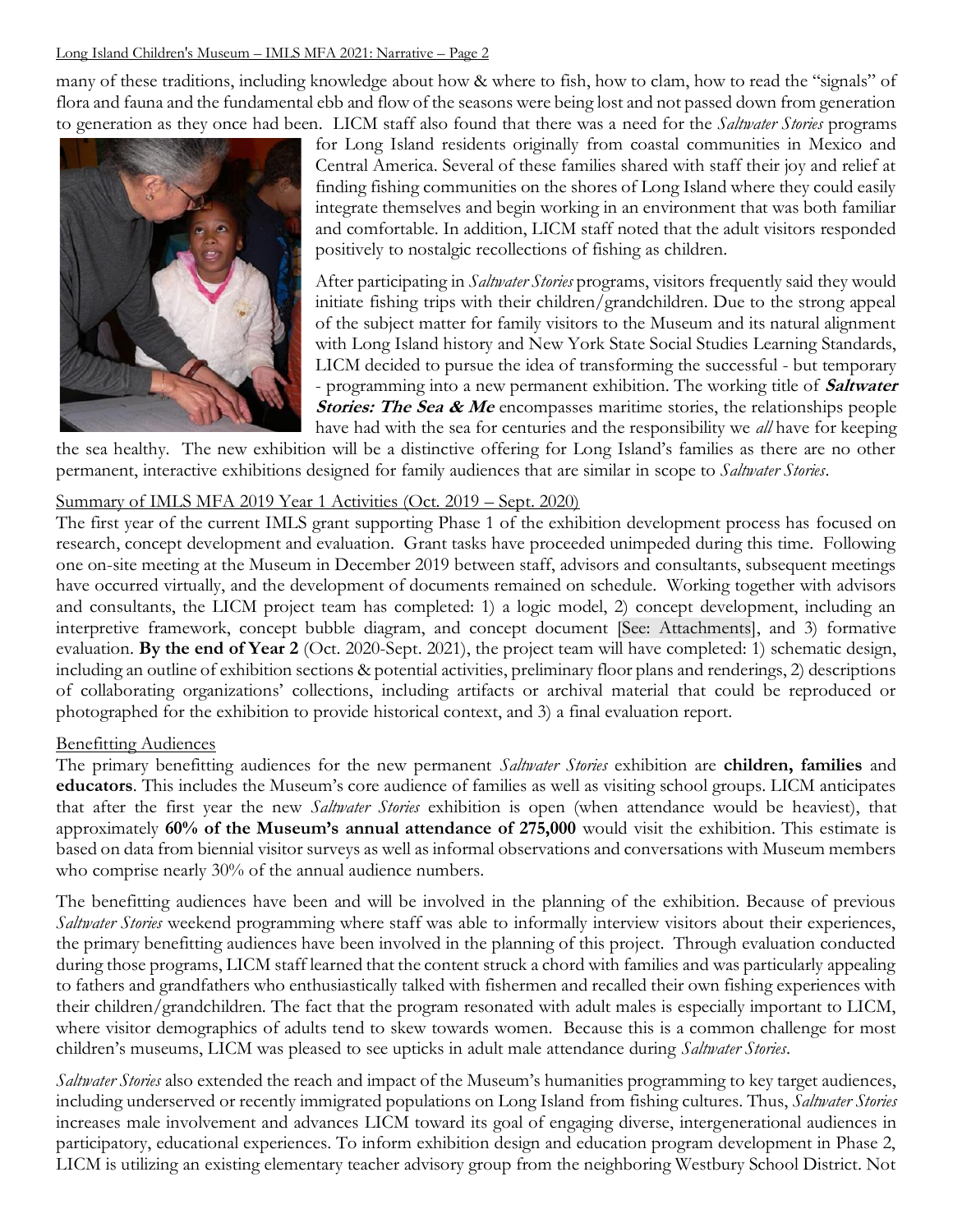only can teachers provide input, but concepts and lesson plans can be tested in their classrooms. Additionally, if needed, students can prototype activities or exhibit components and provide feedback.

# Advancing the Strategic Plan

The development of the *Saltwater Stories* exhibition and related educational programs & resources supports the Museum's Strategic Initiative #1: *Our Exhibits: Offer inspiring, multi-disciplinary, and socially relevant exhibits to serve as catalysts for individual learning and community interaction*," and it directly advances the specific Strategic Goal (1.2) to develop *"New Permanent & Temporary Exhibits: Create and offer innovative, interactive exhibits that stay fresh and evolve, continuing to engage and inspire our visitors and staff;"* as well as its related outcome of having a new permanent exhibit in the planning stages by the end of FY19. The project also advances goals (2.2. & 2.4) for Strategic Initiative #2 - *Programs & Program Initiatives*, by creating "*meaningful, innovative and engaging public programs"* and; "*Continue to provide quality programs.."* to schools, with the Outcome of "..*enriching and extending their educational efforts."* [See: Strategic Plan Summary for Additional Points]

# Addressing Goals of Museums for America & Lifelong Learning Category

This project directly supports the goals of the Museums for America program as a whole, and the Lifelong Learning category in particular, as it strengthens the ability of LICM to serve its public through the creation of a new permanent exhibition that is reflective of its community and history, and appeals to intergenerational groups. Long Island's maritime ties are deep — spanning generations of families and shaping Long Island's history, culture and economic development. For centuries, Long Island's bays, rivers, sound and ocean waters have sustained whalers and fishermen and have supported significant commercial and recreational fishing industries. This exhibition will engage visitors in an exploration of this shared heritage.

# **Project Work Plan**

# Specific Activities: Sequence and Descriptions

Project activities have been developed to support intended results (described below). Over the course of the project, LICM Project Staff will collaborate with advisors to ensure that content in both the exhibition and educational programs and resources is accurate, reflects balanced perspectives and supports correlating take away messages. The sequence of project activities is as follows:

# Year 1: September 2021 – August 2022

- Evaluation: Review of Phase 1 logic model, Confirmation of Phase 2 evaluation plan, Team-Based Inquiry<sup>3</sup> projects for Education & Exhibit Department staff to promote synergy and identify indicators for logic model outcomes, Assessment of needs and interests of public & school audiences for educational program development.
- Exhibition Design Development: 1) Translate content into an immersive and evocative exhibition environment, 2) Identify interactive elements, 3) Collaborate with technology consultant (TBD) to determine optimum use/integration, 4) Conduct prototyping with target audiences, 5) Create floorplans, elevations, and renderings of exhibit and components, 6) Develop exhibit script to express content in a narrative form, 7) Generate profile of text, graphic and color elements and material boards. [Most of these steps will have multiple iterations.]
- Educational Program & Resource Development: 1) Assess needs and interests of public and school audiences, 2) Collaborate with advisors and tradition bearers<sup>4</sup>, 3) Research and develop program outlines for families (weekend guests & workshops, special events, etc.), early elementary teachers & students and community groups (field trips, exhibition-based workshops, etc.).
- Marketing/Communications: Add new pages to LICM's website that shares the *Saltwater Stories* development process with the public. "*Saltwater Stories: Behind the Scenes*" is highlighted in social media and targeted email invitations where embedded pop-up questionnaires will gather additional data for evaluator around key questions.
- Review meeting for full project team and advisors [in-person if feasible], adjustments determined for Year 2.

# Year 2: September 2022 – August 2023

Evaluation: Review logic model, Implement Year 2 evaluation activities including Assessment of needs and

<sup>&</sup>lt;sup>3</sup> Developed by th[e National Informal STEM Education Network.](https://www.nisenet.org/catalog/team-based-inquiry-guide) TBI uses a cycle of identifying questions, investigating through data collection, reflecting on that data, and making changes based on findings.

<sup>4</sup> The project team will collaborate with content & community advisors as well as tradition bearers (people on Long Island practicing traditional maritime methods or engaged with traditional tools or carving/crafts/art who pass down their skills to others).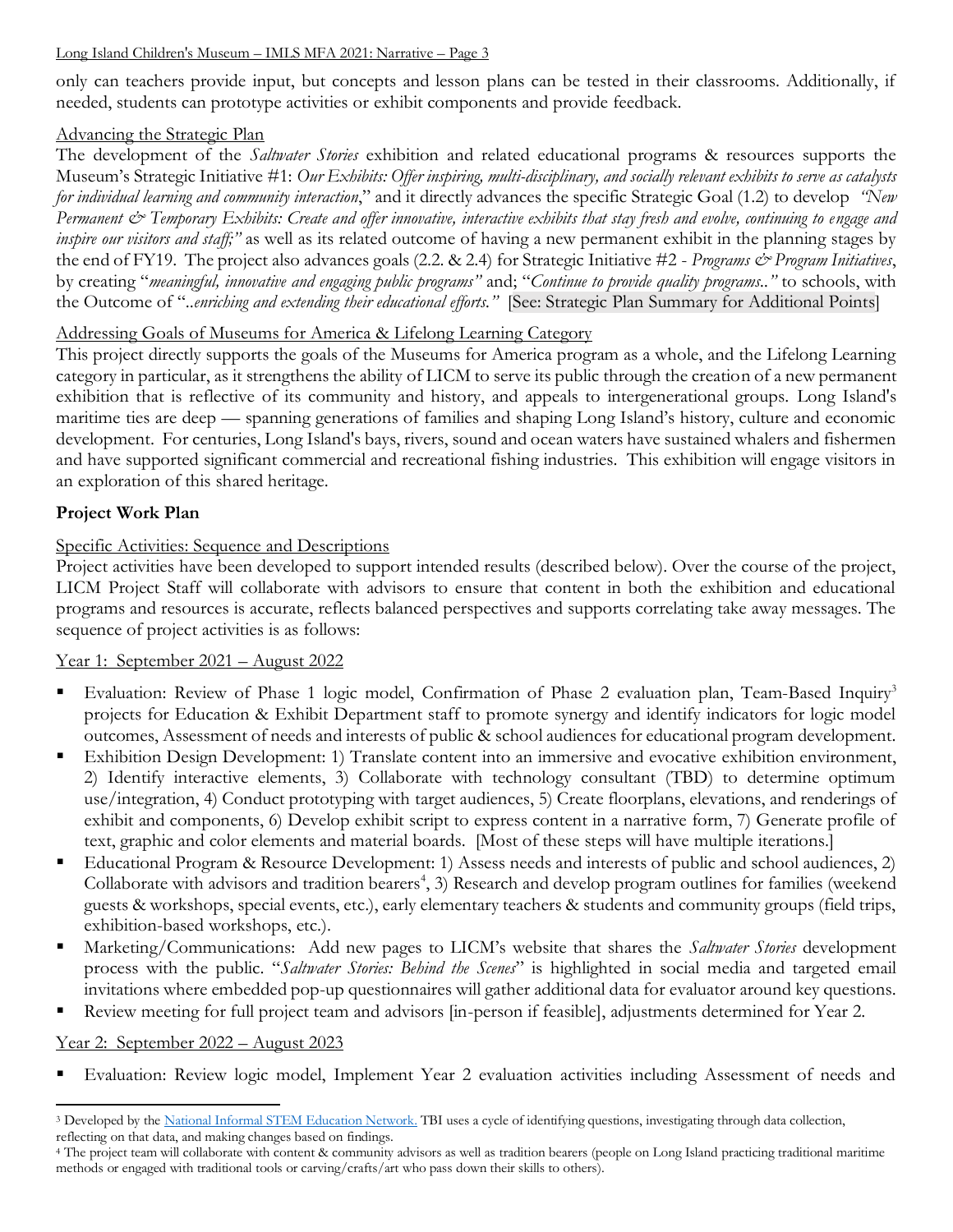interests of older elementary and middle school audiences for educational program development.

- Exhibition Final Design: 1) Finalize exhibit script, 2) Develop final renderings with associated graphic, text and color palettes, 3) Contract draftsperson (Sarah Macey) to complete CAD drawings, and 4) Assemble package to accompany RFP for fabrication.
- **Educational Resource Development:** 1) Assess needs and interests of older elementary and middle school audiences [Focus areas: Maritime Immigration Stories, Getting Engaged with Maritime Culture and Making a Difference in your Community], 2) Collaborate with advisors and tradition bearers, 3) Research and develop educational resources for new pages on LICM's website. [Resources are content-specific projects enabling deeper investigations into *Saltwater Stories* concepts for older students.]
- Marketing/Communications: Content is regularly updated on "*Saltwater Stories: Behind the Scenes*" webpage with timelines, images, short videos of staff and advisors explaining their roles and brief pop-up questionnaires.
- Evaluation: Final report

## Potential Risks & Mitigation

If funded, this project will begin in September 2021. At the time of this submission it is unclear what the nation's status will be a year from now with regard to containment of the Covid-19 pandemic. Given this uncertainty, LICM has identified three challenges, or areas of potential risk. The first is the challenge of thinking differently about the traditional, hand-operated "interactive" exhibit component. Because the pandemic has presented design challenges to children's museums, the project team has discussed creative ways of integrating alternative ways of activating components (including motion sensors, sound, light beam interruption or foot pedals) with more traditional approaches. Related challenges include hampered exhibit prototyping efforts on the Museum floor due to limited contact with visitors as well as the difficulty of developing any sort of water component. The project team will pursue optimal design solutions in alignment with public health recommendations in place. The second challenge is determining how to integrate technology to convey what cannot be conveyed in any other way while portraying a rough/natural maritime environment. To inform decisions about the use of technology, the project team will collaborate with an exhibition technology consultant (TBD) to discuss opportunities. The third challenge is how to bring maritime history and culture *inside* in a way that communicates the feeling of being part of something larger than yourself. To address this challenge, the project team has planned research trips to organizations interpreting maritime history and culture to study successful approaches.

# Project Planning, Implementation and Management

**Suzanne LeBlanc**, Museum President, will maintain broad oversight of the project, be responsible for financial management, meet with the Project Director at key points, and participate in review points and meetings with advisors as appropriate. She will adjust the workloads of Museum staff on the project team to ensure that they have sufficient time to devote to this project. **Erik Schurink**, LICM's Director of Exhibits, will serve as **Project Director** for the grant. The full **project team** includes **Dawn Weiss**, LICM's Senior Exhibit & Program Developer; **Scott Larrabee**, Exhibit Designer; **Aimee S. Terzulli**, Director of Education & Visitor Experience; **Claire M. Flynn**, STEM Initiatives Program Director; **Maureen Mangan**, Director of Communications & Marketing; **Paul Shields**, Graphic Designer, an external evaluator, an exhibition development consultant and a diverse group of advisors. **Schurink** will track the project's progress and adjust course through communication between project team members, regular staff meetings, and review points in the Schedule of Completion. He will ensure that team members anticipate and consider potential challenges and discuss these with the group throughout the project.

# Content Advisors, Community Advisors, Tradition Bearers & Collaborating Organizations:

Nine **content advisors** with varied perspectives and complementary areas of expertise will continue to inform the project in Phase 2. [See: Letters of Support] Advisors will work in smaller, content-based groups during Phase 2 and will primarily inform the development of educational programs and resources. Advisors will be available for virtual meetings/phone calls/emails during the grant period to review & edit documents*.* One face-to-face meeting, on-site at LICM, is included in the work plan. (This is a tentative plan and may revert to a virtual gathering depending on the feasibility of safe travel and gatherings.) The project will also benefit from **tradition bearers** (TBD) and three **community advisors** (bay house owner, fisherman, fish market owner), as well as input from teachers who are members of an existing advisory committee. [See: List of Key Project Staff & Consultants]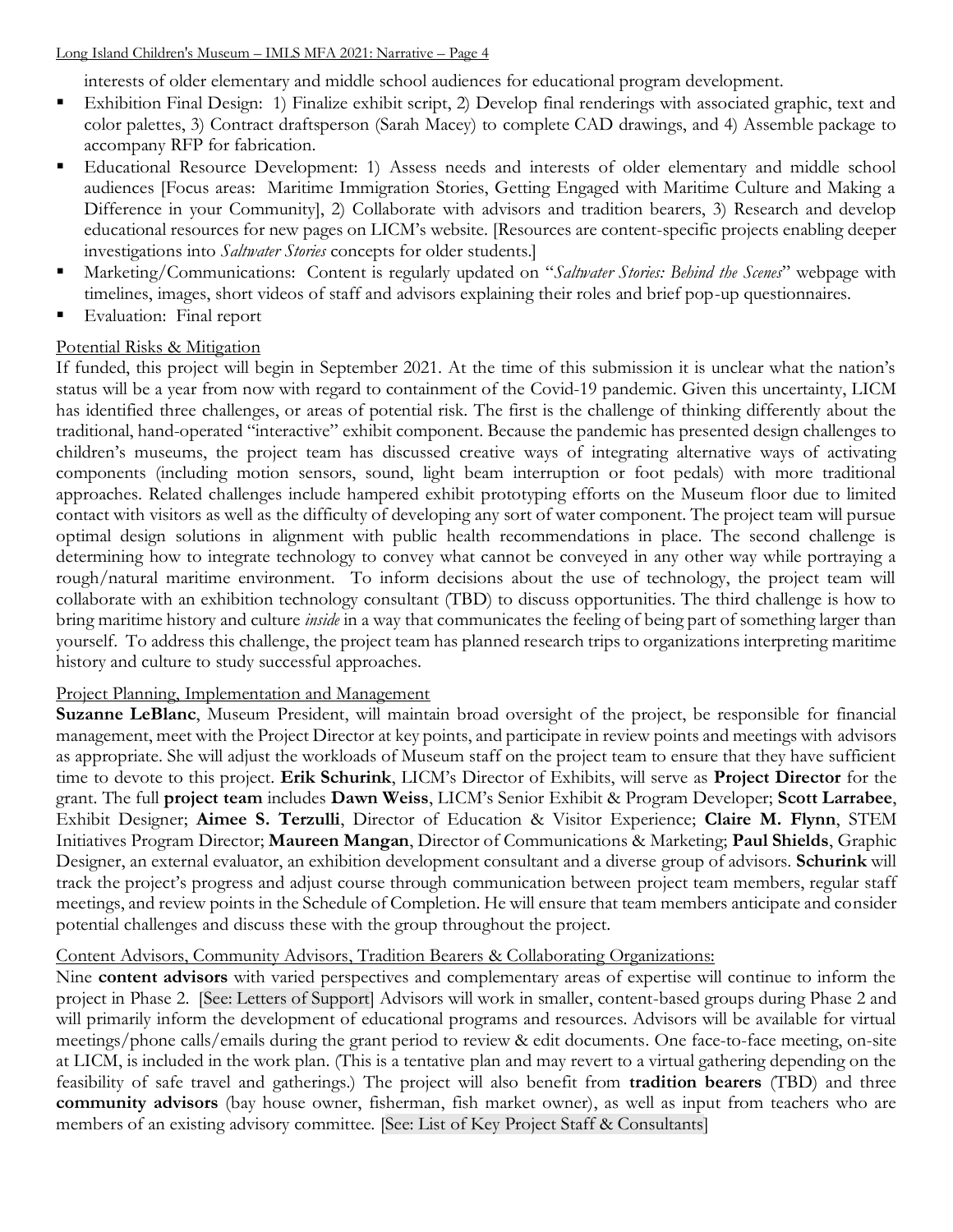Additionally, LICM has developed strong relationships with colleagues in other museums and cultural organizations on Long Island who are knowledgeable about maritime history. These organizations will continue to assist by connecting LICM staff to pertinent aspects of their collections and archives. [See: Concept Document]

# Personnel Resources - LICM Staff and Consultants

LICM staff is highly qualified to accomplish this project. **Suzanne LeBlanc**, Museum President, has 46 years' experience in the field. Before joining LICM, she was Executive Director of the Lied Discovery Children's Museum in Las Vegas, Assistant Director at the Brooklyn Children's Museum, and worked for 15 years at the Boston Children's Museum. At both the Lied Discovery Children's Museum and LICM, she led the institutions into joining and developing exhibitions for the Youth Museum Exhibit Collaborative (YMEC).

**Project Director: Erik Schurink**, LICM's Director of Exhibits, will lead the project team and oversee all aspects of implementing the project, including administration of the project budget. He will design a master timeline including the identification, delegation and implementation of key tasks and assignments, lead ongoing meetings with the project team, advisors and consultants and supervise evaluation activities. Schurink will also manage the design development and final design stages of the exhibition and oversee the work of **Scott Larrabee** (Exhibit Designer), **Paul Shields**, Graphic Designer, **Sarah E.J. Macey** (CAD Consultant) and the exhibition technology consultant (TBD).

**Dawn Weiss,** LICM's Senior Exhibit & Program Developer, was the Exhibit Developer for LICM's AAM awardwinning exhibition, *Broken? Fix It!.* For *Saltwater Stories*, she will continue developing exhibition content and collaborating with Schurink and Larrabee to create design development and final design documents. She will work with the Exhibition Development Consultant, A.J. Rhodes, on the creation of the exhibit script and will gather data around the prototyping of key components as needed.

**Aimee S. Terzulli**, LICM's Director of Education & Visitor Experience will lead the development of educational programs and resources to complement and augment *Saltwater Stories* for family and school audiences. She will oversee the work of **Claire M. Flynn**, STEM Initiatives Program Director, gather feedback from the existing teacher advisory committee and integrate additional audience evaluation data into the process at key points. She will also review program and resource content written by the Exhibition Development Consultant for the Museum's website.

**Maureen Mangan**, Director of Communications & Marketing will develop a preliminary marketing plan and use content generated by the project team to launch, maintain and update new website pages tracking the progress of the exhibition for the public. In support of this task, she will oversee the work of **Paul Shields**, Graphic Designer.

**Exhibition Development Consultant: A.J. Rhodes** of R&L Consulting (NC) has worked to support the work of full-time LICM staff on many exhibition & education projects since 2005. For Phase 2 of the *Saltwater Stories* exhibition project, Rhodes will support the work of the Project Director (Schurink) by managing the details of the project schedule, communicating with team members and advisors about meetings/calls and reviews of documents, collecting feedback and guidance from advisors and integrating information into the process or document drafts where needed. Working together with project team members, Rhodes will also be responsible for writing the exhibit script and the educational program and resources content for the Museum's website.

**Evaluation Consultant: Cheryl Kessler** of Blue Scarf Consulting (MN), has worked with LICM on the evaluation of several major projects, including permanent and travelling exhibitions, and was the evaluator for *Saltwater Stories* Phase 1. For Phase 2, Kessler will focus on facilitating synergistic work between the Exhibit and Education Departments and supporting Education staff to assess needs and interests of school and family audiences.

#### Financial Resources

**IMLS funding** will help to support the cost of exhibition design and education program development activities occurring over a 2-year period, including: dedicated staff time, honoraria and travel costs for advisors (meeting onsite and via phone/online); an exhibition development consultant to support project management, write the exhibition script and educational program and resources content; an evaluation consultant to conduct evaluation; an exhibition technology consultant to advise on integration of technology; a CAD consultant to develop a final set of drawings; prototyping materials; and research travel for the project staff team to other sites. LICM is devoting significant financial and other resources to the *Saltwater Stories* exhibition development project, allocating resources totaling \$257,415 as its cost share in its FY 2022 and 2023 operating budgets.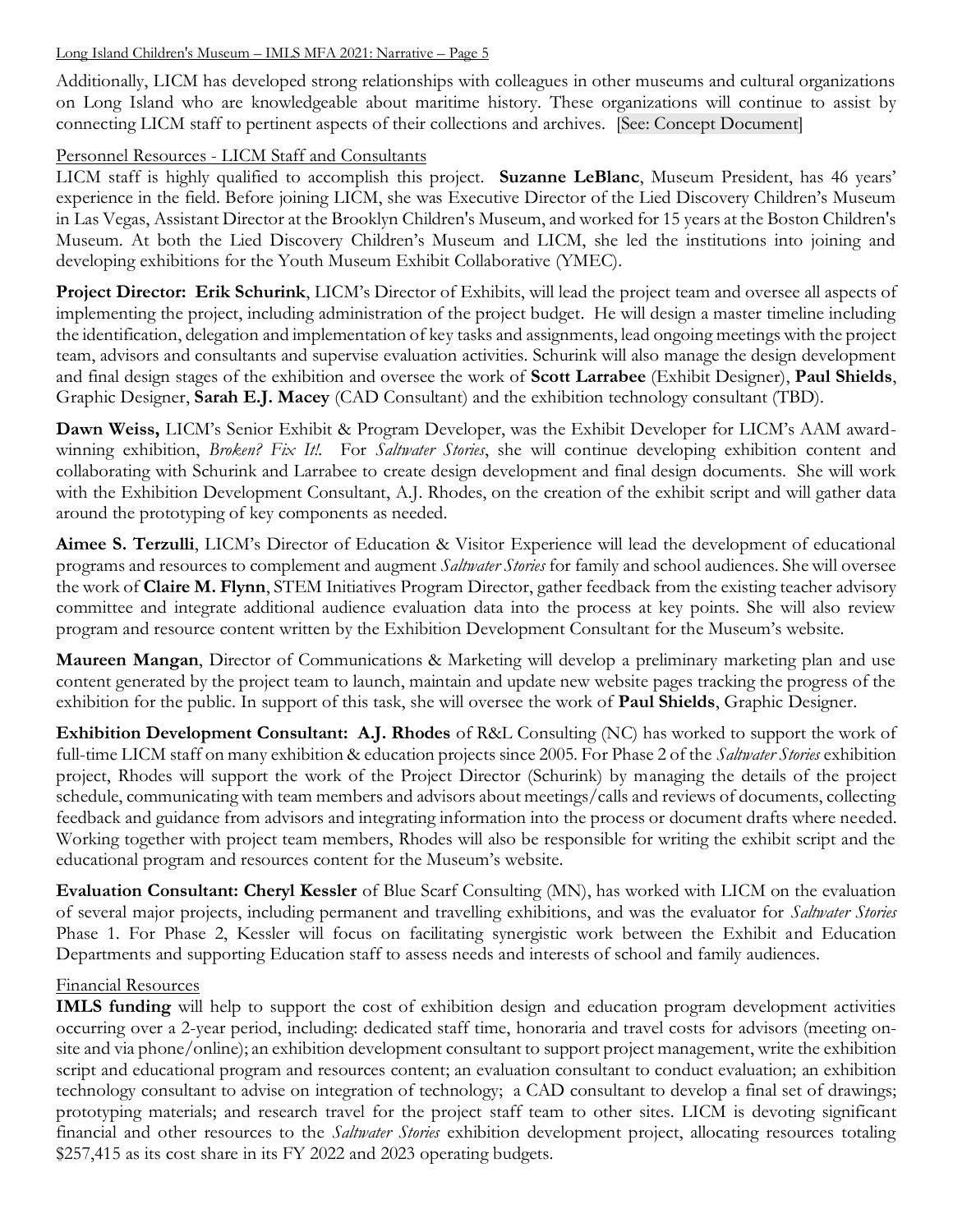The Museum is confident of its ability to complete this project as evidenced in the successful implementation of several major projects including: 1) the development and fabrication of the national travelling exhibition *Broken? Fix It!,* created as part of the LICM's participation in the Youth Museum Exhibit Collaborative, the project had a budget of \$560,000 (including \$150,000 provided by an IMLS Museums for America grant), and 2) the Theater Program Expansion Project, a multi-year \$400,000 programmatic expansion of its performing arts space, funded in part by the Institute of Museum & Library Services and the New York State Council on the Arts. The Museum is conducting grants research to identify additional foundation and corporate funding sources to support this project and has already identified a potential major funder for the fabrication phase -- the Robert D.L. Gardiner Foundation of Long Island -- which focuses on projects addressing Long Island history.

Tracking Progress Toward Achieving Intended Results: Logic Model, Team-Based Inquiry & Program Development The overarching goal of this project is to increase public understanding of and engagement with the content of this subject matter through an exhibition. To ensure that this endeavor is successful, LICM will continue its collaboration with Cheryl Kessler of Blue Scarf Consulting (MN), the evaluator for Phase 1. LICM has worked with Kessler on several projects ranging from community program initiatives to the development of a new, traveling exhibition for YMEC called *Broken? Fix it!.* For Phase 2, Kessler will focus on facilitating synergy between the Exhibition and Education Departments and supporting the work of the Education Department. Using a Team-Based Inquiry process, Kessler will guide staff from both departments to investigate how desired outcomes in the logic model can manifest themselves in the exhibition, in programs or in intersections of the two. Relationships between physical spaces and interpretive opportunities – as each evolves – will be explored. To inform the development of educational programs and resources, Kessler will assess the needs and interests of public and school audiences using interviews, matching games and focus groups. Dawn Weiss (Senior Exhibit Developer) has collaborated with Kessler to gather prototyping data on several occasions and will oversee the testing of exhibition components and design elements with the public during this phase. Kessler will generate "quick response memos" following completion of each data collection effort to discuss with the project team to ensure that progress is being made toward intended results. [See: Evaluation Plan]

# Sharing Results of the Project

The project team will share results with project advisors, LICM staff & Board, LICM members and collaborating organizations in the community that have contributed to the development of the project. Through social media channels and the creation of new pages on LICM's website, Marketing staff will share "behind the scenes" information with the public about what goes into creating a new exhibition for the Museum. If the design development and final design documents could have broader interest to the field in terms of how those products reflect a community focused exhibition development process, they may be shared with the Long Island Museum Educators Roundtable, the Long Island Museum Association or at regional conferences, such as the Museum Association of New York.

# **Project Results**

# Intended Results

The intended results of this project are to complete the design of **Saltwater Stories: The Sea & Me** and develop complementary educational programs and resources for the Museum's website. As the participants in this project are primarily internal to the Museum, with the exception of outside advisors and consultants, the majority of intended results for this phase are also internally focused.

- LICM project team continues effective collaborative relationship with advisors. [See: Collaboration Factors]
- Evaluation data informs how best to communicate key takeaway messages in concept document to audiences through exhibition design and programmatic opportunity.
- By collaborating on the planning of physical spaces and interpretive opportunities, there is increased mutual understanding and synergy between Exhibition and Education Department staff.
- The completion of exhibition design phases lays the foundation for the fabrication phase of the exhibition.
- Educational programs and resources to complement and augment the exhibition are outlined for the website.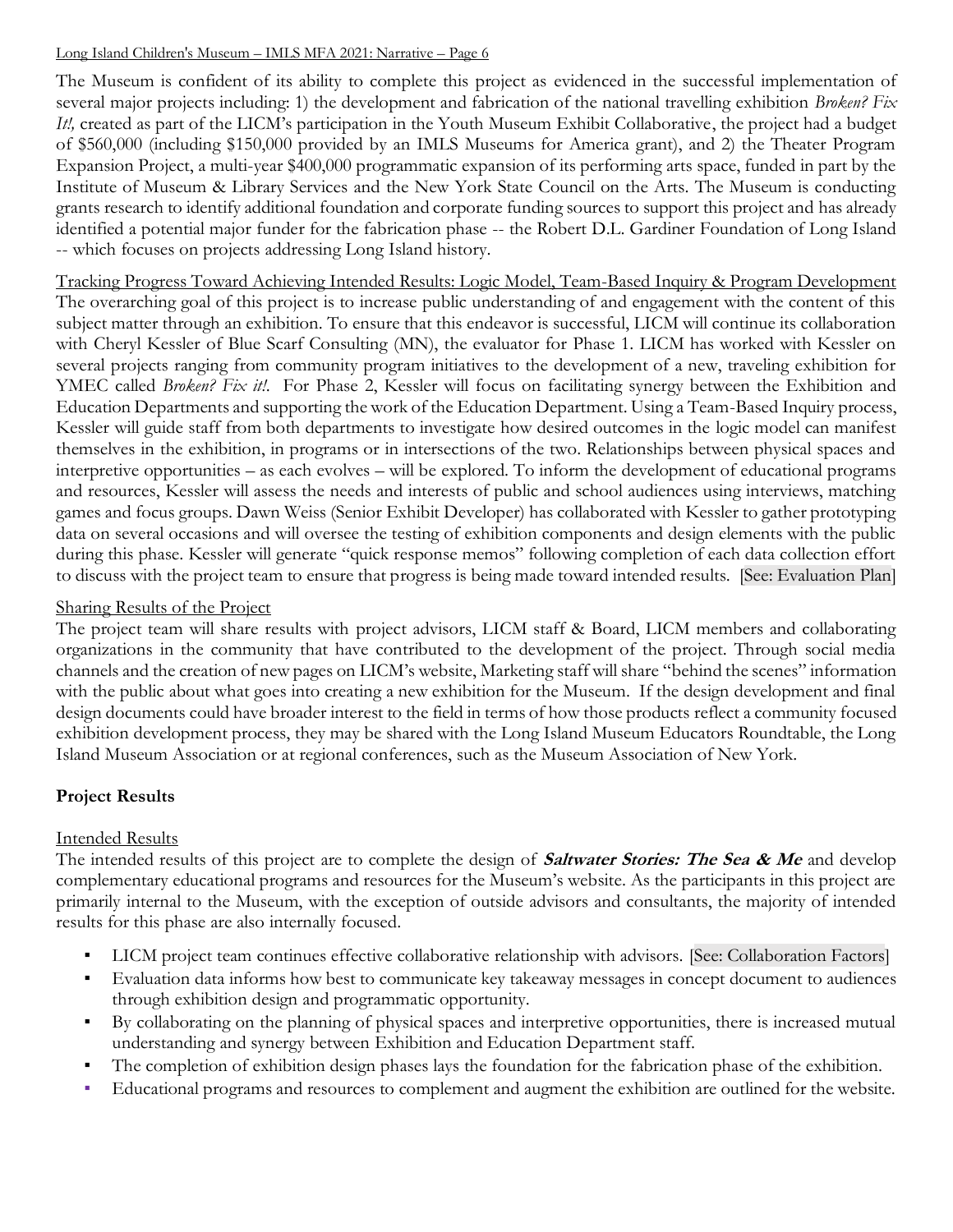# Enhancing Visitors' Understandings of Long Island's Maritime History & Culture

Through the development of this new permanent exhibition and educational programs, LICM intends to broaden public engagement with Long Island's maritime history and culture. In its exhibits and programs, LICM staff strives to distill complex subjects to their most essential messages to support visitors' understandings. In doing this, ideas are not "watered down" but explained as graspable concepts that start conversations. Overarching outcomes for this project are outlined in the logic model:

As a result of the exhibition and programs, the project team intends for visitors to:

- Learn that people on Long Island have relied on and felt a connection with the sea for centuries.
- Discover how and why maritime practices have changed or stayed the same.
- Realize the importance of the sea to their daily life on Long Island.

The original programs and the first year of Phase 1 have provided a significant amount of information about the public's perception and understanding of, as well as their interest in the history and nature of Long Island's maritime culture. [See: Evaluation Report, Year 1] These cumulative findings revealed a range of opportunities for students, teachers and families to access and explore the content of *Saltwater Stories* within the distinctive setting of a learnerdriven, experiential children's museum. LICM staff believes that the research and interpretation of the content, and the translation of the content into deliverable, essential experiences for the exhibition can significantly enhance visitors' understandings of the subject matter. This process will be guided and informed by content advisors as well as community advisors who are members of the fishing community and industry.

#### Measuring the Project's Success

The project team defines "success" as achieving 1) the intended results (listed above) as well as 2) the overarching outcomes in the logic model. In Phase 2, the evaluator will gather data around the intended results as well as indicators that the exhibition and related programs can have a positive impact on the knowledge, skills, behaviors, and/or attitudes of the intended audiences (logic model outcomes). Data collected and reported on will include: findings from the Team-Based Inquiry projects, survey data collected from website, interviews, observations of prototyping with students in classrooms or LICM, focus group findings and staff reflections during research site visits.

# Tangible Products

The following products will result from the project: a revised logic model, design development documents, final design documents, RFP package for fabricators, outlines of educational programs & resources, new website pages (*Saltwater Stories: Behind the Scenes*), "quick response memos" and a final evaluation report.

A somewhat unexpected outcome of the past months is a significant increase in the quantity of online content available through the Museum's virtual programming and website. Due in no small part to the impact of the pandemic, this expansion has enabled LICM to reach well beyond the typical geographical limits of school field trips. Educational programs and resources for *Saltwater Stories* are being developed with this in mind. Locally, the involvement of the teacher advisory committee from the Westbury School District will facilitate district-wide communication about the coming exhibition, accompanying educator resources and curriculum alignment. Since 2002, the Museum has worked with several **high-need school districts** to provide enrichment opportunities for students from Pre-K through middle school. Successful marketing strategies used to promote other educational initiatives with these districts have shown that students and teachers are conduits to **families and broader communities**. Exhibition content threads tie to several New York State Next Generation Learning Standards including history, geography, literature, life sciences, meteorology and math. *Saltwater Stories* will be a strong addition to LICM's school visit program as educators seek out resources that allow them to incorporate new learning standards into their classroom curriculum.

# Sustaining the Benefits

The work of this grant will be sustained in the implementation phase when this new exhibition is fabricated and permanently installed in the Museum (planned for 2024-25) *Saltwater Stories* is part of the Museum's planned capital campaign which includes new permanent exhibits, building improvements and the establishment of an endowment. Although put on hold due to the pandemic, LICM remains committed to the goals of the campaign. In addition to progress on this exhibition, the Museum has received an initial gift of \$500,000 toward an endowment. The *Saltwater Stories* exhibition and related programs will engage future visitors in a defining aspect of Long Island's history.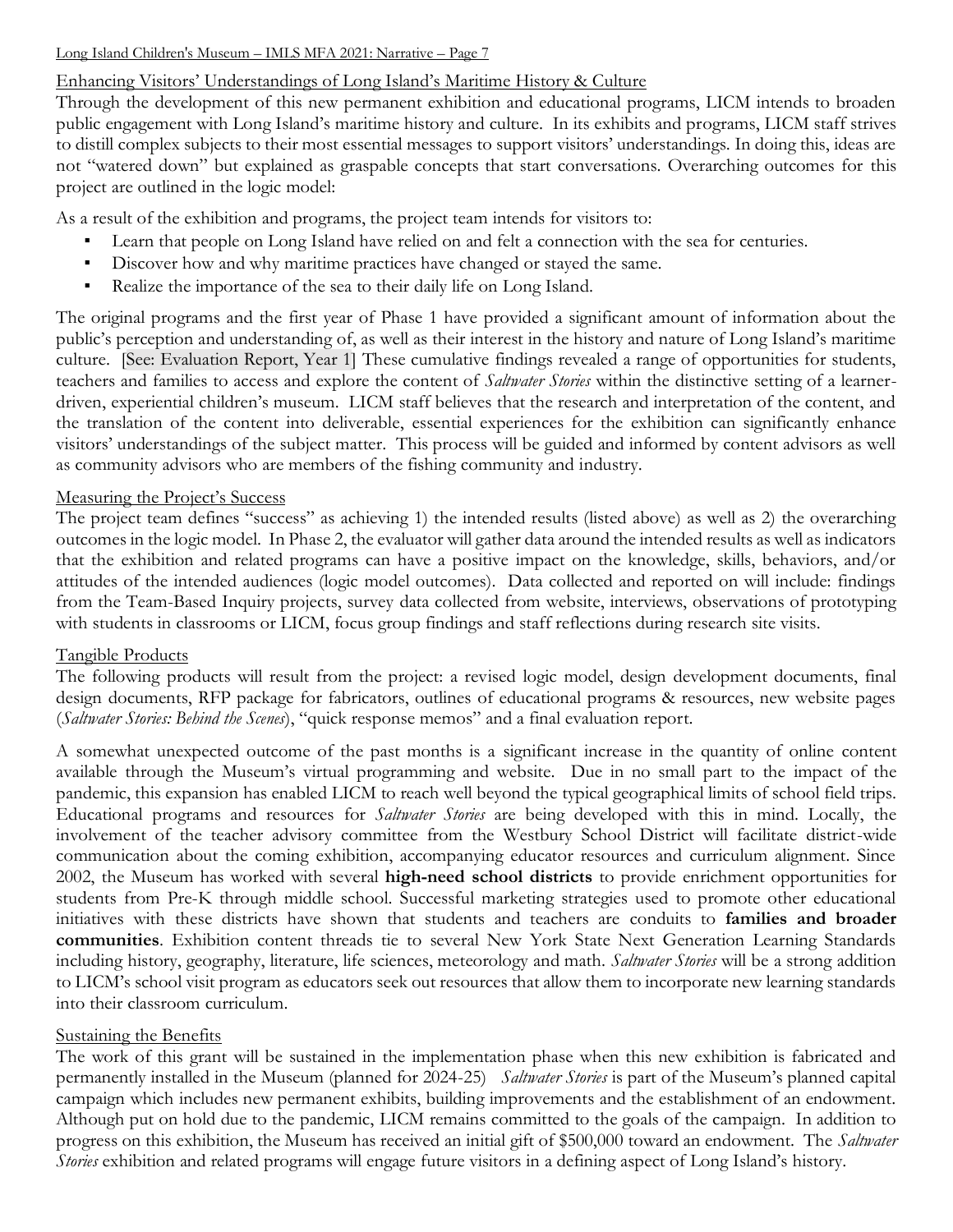| Activities & Tasks in Year 1<br>$\blacktriangledown$ = one-day events, $\blacktriangledown$ = multi-day events    | September 2021-<br>November 2021 |  | Dec. $2021 -$<br>February 2022 | March 2022 -<br><b>May 2022</b> | June 2022 -<br>August 2022 |
|-------------------------------------------------------------------------------------------------------------------|----------------------------------|--|--------------------------------|---------------------------------|----------------------------|
| LICM Project Staff: Meets to review project timeline, tasks &                                                     | ш                                |  |                                |                                 |                            |
| budget.                                                                                                           |                                  |  |                                |                                 |                            |
| Exhibition Development Consultant: Creates detailed, two-year                                                     |                                  |  |                                |                                 |                            |
| project schedule; facilitates ongoing communication between staff,                                                |                                  |  |                                |                                 |                            |
| consultants and advisors; records & distributes meeting notes;                                                    |                                  |  |                                |                                 |                            |
| collects feedback and integrates into process and document drafts.                                                |                                  |  |                                |                                 |                            |
| Evaluator: Facilitates review of revised logic model from Phase 1;                                                |                                  |  |                                |                                 |                            |
| confirms evaluation plan for Phase 2.                                                                             |                                  |  |                                |                                 |                            |
| Evaluator: Creates and coaches Team-based Inquiry projects for                                                    |                                  |  |                                |                                 |                            |
| Education & Exhibit Department staff to support outcomes in logic                                                 |                                  |  |                                |                                 |                            |
| model. Results reveal shared needs and build synergy between                                                      |                                  |  |                                |                                 |                            |
| program and exhibition development processes.                                                                     |                                  |  |                                |                                 |                            |
| LICM Exhibition Staff: Exhibition Design Development: 1)                                                          |                                  |  |                                |                                 |                            |
| Translate content into an immersive and evocative exhibition                                                      |                                  |  |                                |                                 |                            |
| environment, 2) Identify interactive elements, 3) Meet with technology                                            |                                  |  |                                |                                 |                            |
| consultant to determine optimum use/integration, 4) Conduct                                                       |                                  |  |                                |                                 |                            |
| prototyping with target audiences, 5) Create floorplans, elevations, and                                          |                                  |  |                                |                                 |                            |
| renderings of exhibit and components, 6) Develop exhibit script to                                                |                                  |  |                                |                                 |                            |
| express content in a narrative form, 7) Generate profile of text, graphic                                         |                                  |  |                                |                                 |                            |
| & color elements and material boards. [Most steps will have multiple                                              |                                  |  |                                |                                 |                            |
| iterations.                                                                                                       |                                  |  |                                |                                 |                            |
| LICM Education Staff: Educational Program Development: 1)                                                         |                                  |  |                                |                                 |                            |
| Evaluator assists to assess needs, interests of public and school                                                 |                                  |  |                                |                                 |                            |
| audiences, 2) Collaborate with advisors & tradition bearers, 3)                                                   |                                  |  |                                |                                 |                            |
| Research and develop program outlines for families, early elementary<br>teachers & students and community groups. |                                  |  |                                |                                 |                            |
| LICM Marketing/Communications Staff: Add new content to                                                           |                                  |  |                                |                                 |                            |
| LICM's website sharing Saltwater Stories development process. The                                                 |                                  |  |                                |                                 |                            |
| "Saltwater Stories: Behind the Scenes" webpage is featured on social media                                        |                                  |  |                                |                                 |                            |
| channels and highlighted in online survey email invitations.                                                      |                                  |  |                                |                                 |                            |
| Embedded, pop-up questionnaires on the webpage gather data around                                                 |                                  |  |                                |                                 |                            |
| key questions for project team.                                                                                   |                                  |  |                                |                                 |                            |
| Full Project Team: On-site meeting of project staff, advisors and                                                 |                                  |  |                                |                                 |                            |
| consultants to review & discuss Year 1 activities, prepare for Year 2.                                            |                                  |  |                                |                                 |                            |